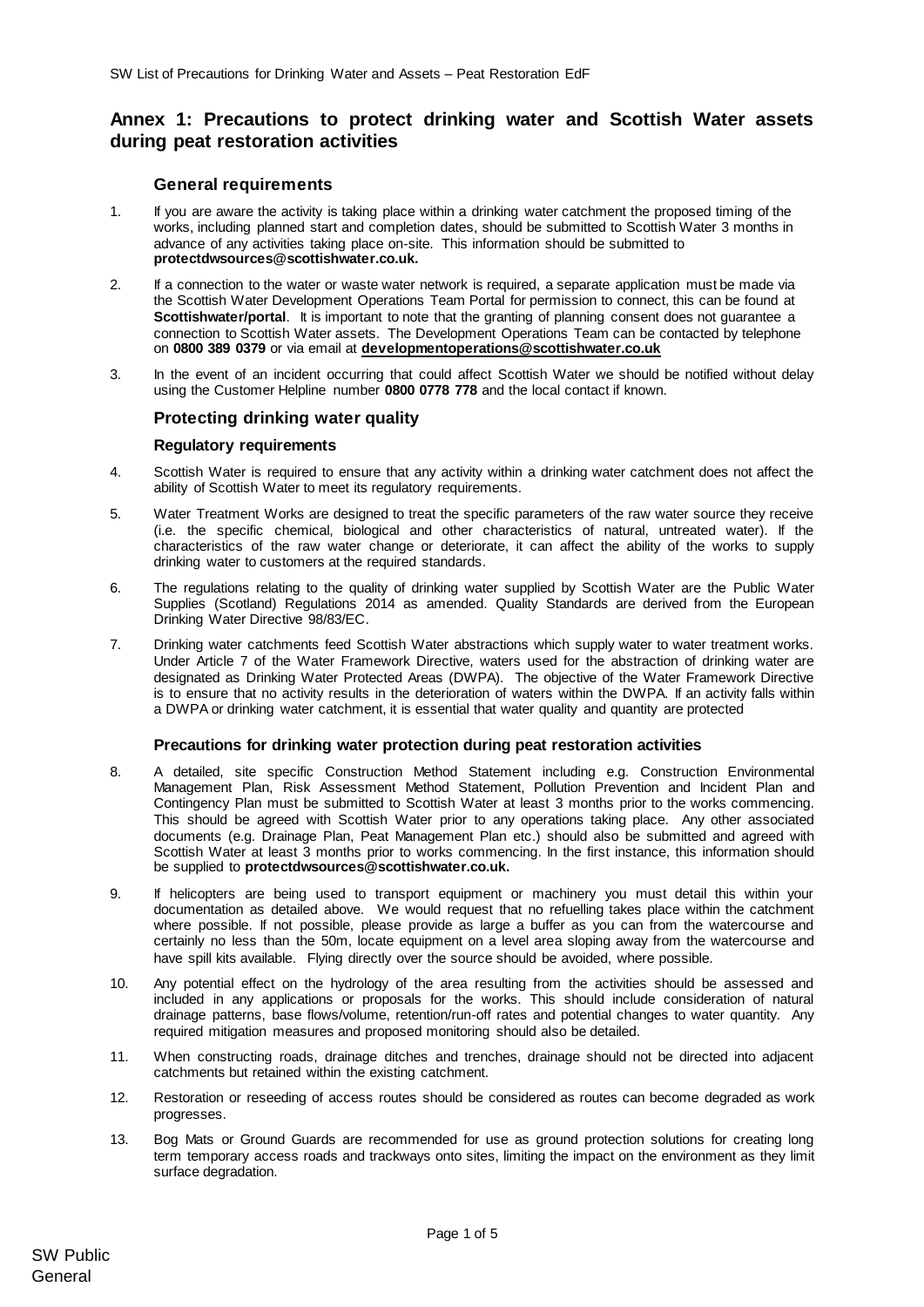- 14. Any potential pollution risk which could affect water quality should be considered and mitigation measures implemented to prevent deterioration in water quality and pollution incidents. This includes sediment runoff, soil or peat erosion, management of chemicals and oils, etc. This should be considered for all stages before, during and after the works. Any applications or proposals for the works should include an assessment on the potential release of colour and dissolved organic carbon quality as a result of changes to hydrology and/or physical disturbance.
- 15. Mitigation measures to prevent pollution to watercourses should be outlined in the application and/or documents for the forestry works prior to work starting onsite. Any mitigation measures implemented should be checked regularly, maintained and improved if deterioration in water quality or potential pollution pathways occur.
- 16. Sustainable drainage (SUDs) options should be considered, such as settlement ponds and designated filtration areas.
- 17. Exposed soils and peat can release sediment, colour and dissolved organic carbon. The use of geotextiles, turf replacement and/or reseeding, should be undertaken as soon as possible.
- 18. Turves should be carefully removed and stored vegetative side up so they can be placed back over any excavated soils to ensure the soils surface stabilises and recovers as quickly as possible.
- 19. Any crossing of these watercourses should be kept to a minimum. Pollution prevention measures should be put in place at each crossing point and silt traps, or equivalent, should be installed at regular intervals to minimise the risk from diffuse pollution.
- 20. The proximity of access tracks from watercourses also requires consideration. Access tracks should be positioned as far as possible from watercourses that form any part of the project area boundary. An appropriate vegetated buffer area should be maintained between access tracks and watercourses. This will help reduce surface water runoff from the track and help minimise pollutants from entering watercourses. Maintenance and restoration of access tracks using borrowed turves, seed impregnated geotextiles or reseeding with a nurse crop, should also be incorporated into the peatland restoration plan. Scottish Water requests that, where possible, access tracks in the drinking water catchment are constructed as floating tracks with provision for maintaining existing drainage patterns. Once constructed, site roads and access routes should be regularly checked and maintained to ensure any subsequent erosion, is not polluting connected watercourses. Site roads should be constructed from inert, nonmetalliferous material, with low erodibility and low sulphide content.
- 21. No refuelling or storage of fuel or hazardous materials should take place within the drinking water catchment area. If this can be demonstrated to be impracticable, then the appropriate Pollution Prevention Guidelines (PPGs) or updated Guidance for Pollution Prevention (GPPs) should be followed. This includes, GPP 2: Above ground oil storage tanks, GPP 5 Works and maintenance in or near water, PPG 6: Working and Construction and Demolition Sites, GPP 8: Safe storage and disposal of used oils, GPP 21: Pollution incident response planning and PPG 22: Incident response – dealing with spills. Rather than 10m buffers from watercourses, we would recommend 50m buffers are applied to watercourses and 50m applied to spring, well or borehole. Oil storage should be in accordance with The Water Environment (Oil Storage) Regulations (Scotland) 2006. There should be dedicated oil storage areas created. Spill kits should be located within all vehicles, plant and high risk areas, as well as the consideration and use of nappies and booms.
- 22. Site compounds, equipment and waste storage, etc. should not be located within the drinking water catchment area. If this can be demonstrated to be impracticable then this should be in dedicated areas 50m from a watercourse and designed to be contained and to prevent escape of materials/run-off to the environment.
- 23. Welfare/waste water facilities should preferably be located outside the drinking water catchment. If not practicable, then portable toilets should be used and waste disposed of off-site.
- 24. All waste must be removed safely from site for the required treatment and disposal
- 25. Any proposed abstractions for activities such as welfare facilities or cement batching plants should be detailed in the application and/or documents for the forestry works, which should be done by agreement form SEPA.
- 26. Induction training should be given to all personnel on-site and should include Scottish Water site sensitivities in relation to drinking water catchments and assets (see below), as well as spill response as outlined in PPG 22: Dealing with spills.
- 27. Method Statements, Risk Assessments, Pollution Prevention and Contingency Plans and associated documents should include the Scottish Water Customer Helpline Number **0800 0778 778** and the local contact details.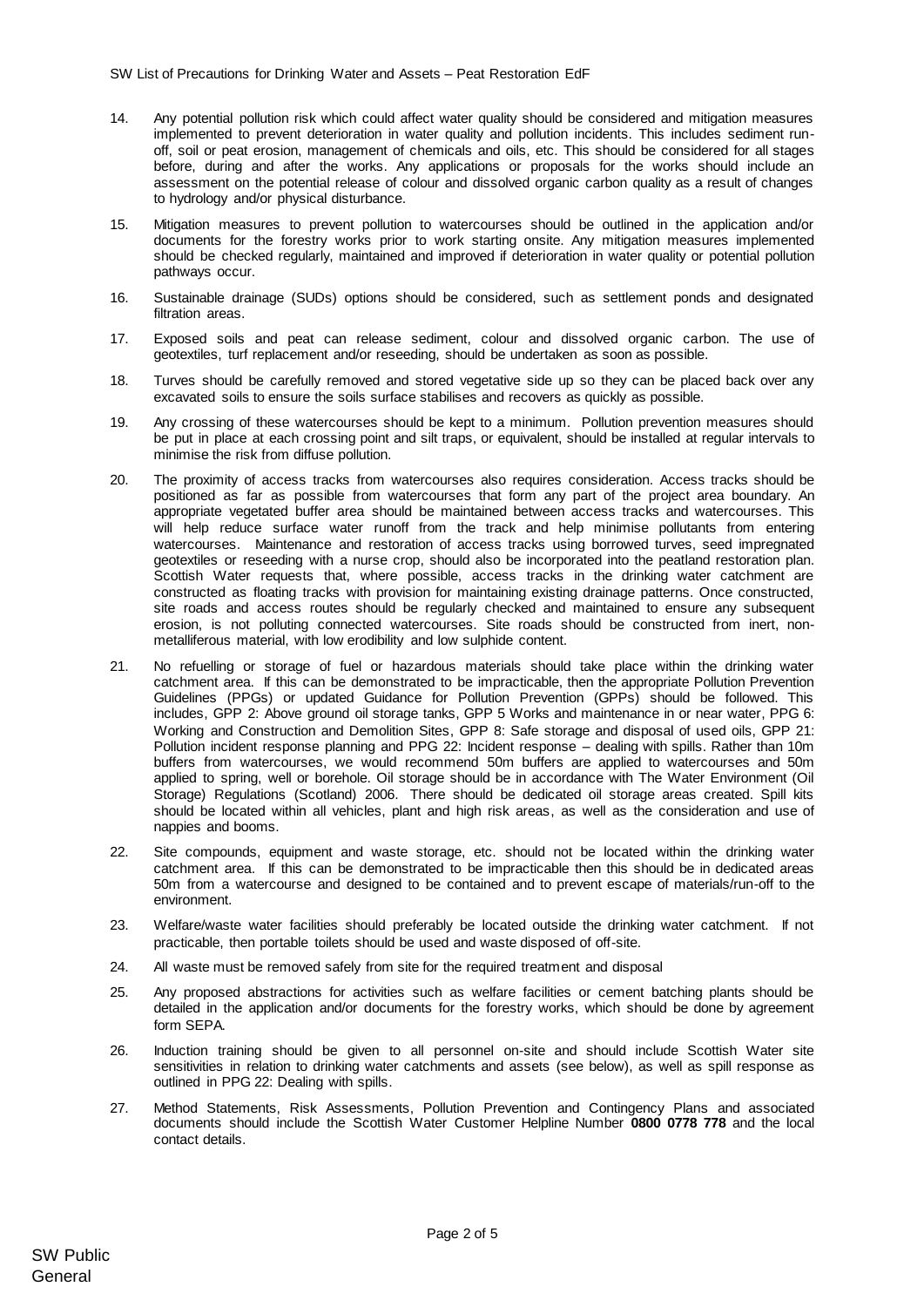### **Monitoring requirements to protect drinking water quality**

- 28. Depending on the vulnerability of the public water supply, Scottish Water may request that a water sampling programme shall be established and agreed with Scottish Water. This should assess the baseline water quality for a minimum of one year prior to any activities commencing on-site where possible, including ground investigations and any felling activities, to allow an accurate understanding of baseline conditions at the site. Water sampling should continue during works and then post-works for a minimum of one year. Following completion of one year of sampling post-works, this should be reviewed to determine whether this should continue for a further agreed period. The parameters, frequency and sampling locations will also need to be agreed with Scottish Water. This monitoring will establish if any decline in water quality can be attributed to the activities. It may also be necessary to establish trigger levels to determine when any potential issues should be reported to Scottish Water.
- 29. During the activity, a programme of daily visual inspection of the watercourses, flow conditions (i.e. high, medium, low, or no flow), prevailing weather and any other pertinent observations, will be required to be implemented. The results should be recorded and the information submitted to Scottish Water (i.e. in a monthly progress report). This should be undertaken when water quality samples are taken if sampling has been agreed as necessary. Proposals for monitoring should be submitted to **protectdwsources@scottishwater.co.uk.**
- 30. The appointed Contractor/Site Foreman or Ecological or Environmental Clerk of Works should have relevant knowledge and experience to provide advice and monitor compliance with measures for the protection of water quality in relation to abstractions for water supply.
- 31. Depending on the vulnerability of the public water supply, Scottish Water may request that a dedicated Environmental Manager be appointed and present on-site to assess and monitor any effects caused by the works.

#### **Guidance documents**

- 32. Please ensure that appropriate Guidance Documents are followed:
	- Floating Roads on Peat. Forestry Civil Engineering and SNH. (August 2010).
	- Constructed tracks in the Scottish Uplands,  $2^{nd}$  edition. SNH (June 2013).
	- SNH Peatland Action guidance documents;
		- https://www.youtube.com/watch?v=eFSL3vUX5Qw&list=PLSTn6yq6zH\_\_XM-[Mw7fKNoGsVYo31B5VH](https://www.youtube.com/watch?v=eFSL3vUX5Qw&list=PLSTn6yg6zH__XM-Mw7fKNoGsVYo31B5VH) (trailers with associated guidance documents)
		- [https://www.nature.scot/sites/default/files/2017-10/Guidance-Peatland-Action-installing-peat](https://www.nature.scot/sites/default/files/2017-10/Guidance-Peatland-Action-installing-peat-dams-A1268162.pdf)[dams-A1268162.pdf](https://www.nature.scot/sites/default/files/2017-10/Guidance-Peatland-Action-installing-peat-dams-A1268162.pdf)
		- Yorkshire Peat Partnership Technical Guidance Notes <http://www.yppartnership.org.uk/restoration/technical-guidance-notes/>
	- General Binding Rules under the Controlled Activities Regulations (see The Water Environment (Controlled Activities) Scotland Regulations 2011 (as amended) A Practical Guide, Version 8.3 February 2019
	- SEPA Pollution Prevention Guidance [\(http://www.sepa.org.uk/regulations/water/guidance/\)](http://www.sepa.org.uk/regulations/water/guidance/)
		- CREW Rural Sustainable Drainage Systems (visit [https://www.crew.ac.uk/sites/www.crew.ac.uk/files/sites/default/files/publication/Rural%20SuDS%20](https://www.crew.ac.uk/sites/www.crew.ac.uk/files/sites/default/files/publication/Rural%20SuDS%20Design%20and%20Build%20Guide%20December%202016.pdf) [Design%20and%20Build%20Guide%20December%202016.pdf\)](https://www.crew.ac.uk/sites/www.crew.ac.uk/files/sites/default/files/publication/Rural%20SuDS%20Design%20and%20Build%20Guide%20December%202016.pdf)

# **Protecting Scottish Water assets**

- 33. If an activity associated with any third party works is located within the vicinity of an existing Scottish Water asset, it is essential that these assets are protected from damage. To this end, the developer will be required to comply with Scottish Water's current process, guidance, standards and policies in relation to such matters.
- 34. Copies of Scottish Water's relevant record drawings can be obtained from the undernoted Asset Plan Providers. This is distinct from the right to seek access to and inspect apparatus plans at Scottish Waters area offices, for which no charge is applied.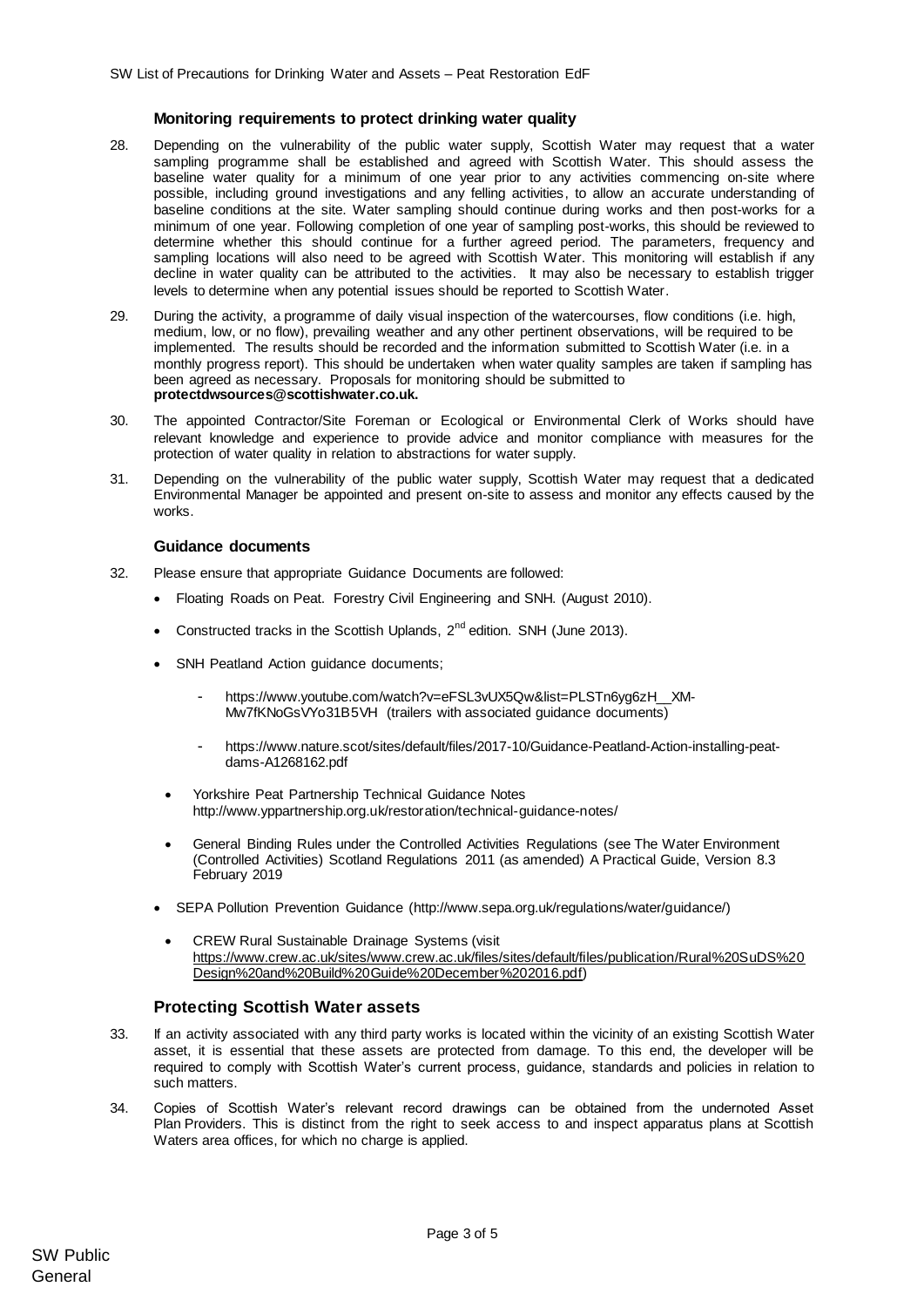**Site Investigation Services (UK) Ltd** Tel: 0333 123 1223 Email: sw@sisplan.co.uk **[www.sisplan.co.uk](http://www.sisplan.co.uk/)**

**National One-Call** Tel: 0844 800 9957 Email: swplans@national-one-call.co.uk **[www.national-one-call.co.uk/swplans](http://www.national-one-call.co.uk/swplans)**

**Cornerstone Projects Ltd**  Tel: 0151 632 5142 Email: [enquiries@cornerstoneprojects.co.uk](mailto:enquiries@cornerstoneprojects.co.uk) **http://www.cornerstoneprojects.co.uk/index.php/scottishwaterplans**

- 35. It should be noted that the site plans obtained via the Asset Plan providers are indicative and their accuracy cannot be relied upon.
- 36. It is recommended for EIA's, housing and mixed developments that the developer contacts the **Scottish Water [Development](mailto:Development) Enablment Team via the Development Services portal at <https://swastroprodweb.azurewebsites.net/home/default>** for further advice if assets are shown to be located in the vicinity of the proposed development, and where the exact location and the nature of the infrastructure shown could be a key consideration for the proposed development. An appropriate site investigation may be required to confirm the actual position of assets in the ground. Scottish Water will not be liable for any loss, damage or costs caused by relying upon plans or from carrying out any such site investigation.
- 37. Proposals for Forestry, Hydro Projects, Mining/Quarries, Peatland Restoration and Utility Projects should be sent to the HAUC Diversions Team via **[the](mailto:Hauc.diversions@scottishwater.co.uk) Development Services portal at <https://swastroprodweb.azurewebsites.net/home/default>** for further advice if assets are shown to be located in the vicinity of the proposed development, and where the exact location and the nature of the infrastructure shown could be a key consideration for the proposed development. An appropriate site investigation may be required to confirm the actual position of assets in the ground. Prior to any activity commencing, all known Scottish Water assets should be identified, located and marked-out. Please note that Scottish Water records are indicative only and it is your responsibility to accurately locate the position and depth of these pipes on site before preparing and submitting your plans. No intrusive site investigation works (e.g. trial holes) should be undertaken without written permission from Scottish Water.
- 38. Scottish Water requires Risk Assessment Method Statements (RAMS) and Safe Systems of Work (SSoW) to be prepared and submitted in advance to Scottish Water for formal review and acceptance. These documents shall consider and outline in detail how existing Scottish Water assets are to be protected and/or managed for the duration of any construction works and during operation of the development if relevant. These documents must be submitted to Scottish Water for formal prior written acceptance.
- 39. The developer shall obtain written acceptance from Scottish Water where any site activities are intended to take place in the vicinity of Scottish Water's assets. The relevant team can advise on any potential risk mitigation measures that may be required.
- 40. Scottish Water and its representatives shall be allowed access to Scottish Water assets at all times for inspection, maintenance and repair. This will also ensure that the Scottish Water assets are protected and that any Scottish Water requirements are being observed.
- 41. Any obstruction or hindrance of access to Scottish Water assets should be avoided. The prompt and efficient use and manipulation of valves, hydrants, meters or other apparatus is required at all times. There should also be no interference with the free discharge from water main scours or sewer overflows.
- 42. In the event of an incident occurring that could affect Scottish Water, including any damage to assets, Scottish Water should be notified without delay, using the Customer Helpline number **0800 0778 778**, and the local contact if known. Scottish Water apparatus should not be interfered with or operated by anyone other than Scottish Water personnel.
- 43. Minimum Distances of Sewers/Water Mains from Buildings/Structures/other Obstructions There are two critical issues relating to how close you can build to water mains and sewers.
	- 1. Scottish Water has a legal right of access in order to maintain and repair assets and there are minimum distances required in order to facilitate future SW access to water mains and sewers. No buildings, structures or any other obstructions that will restrict our access or put at risk the integrity of the assets is permitted within this distance.